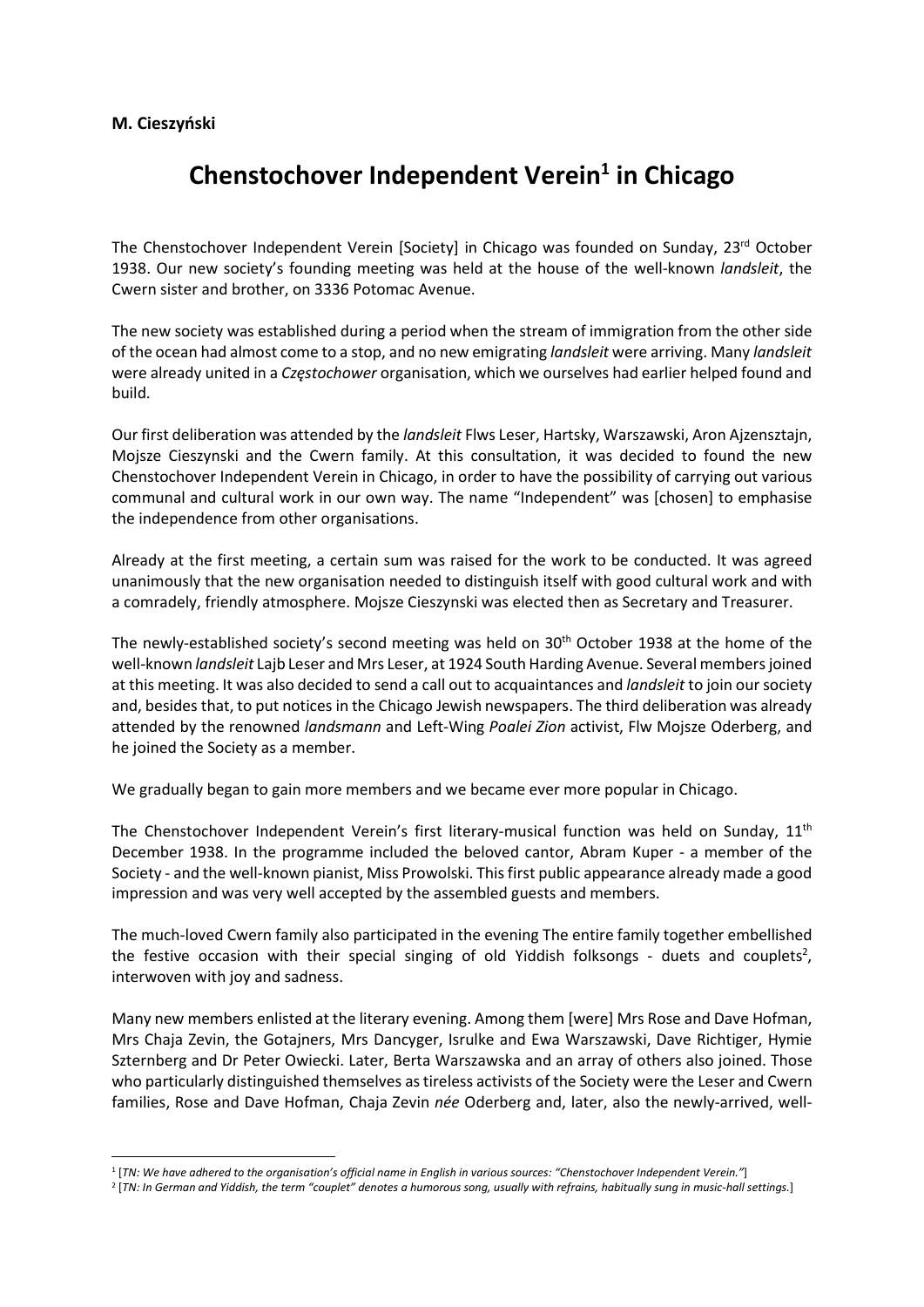liked members, Mrs Fannie and Adolph Willinger. To this day, all of them stand at [their posts in] the work of the Society.

By 1940, the Chenstochover Independent Verein already had a fine organisational apparatus with responsible officials: M. Oderberg - President; Mrs Rose Hofman - Vice-President; M. Cieszynski Minutes Secretary; S. Cwern - Financel Secretary, and Flw Lajb Leser - Treasurer, in addition to Executive [Board] members.

On 24th March 1940, we held our first Purim Ball at the Humboldt Boulevard Temple. On this occasion, we published our first souvenir book<sup>3</sup> - which differed from other publications of this type by the fact that, besides the English section, it also contained several pages in Yiddish.

The funds, which our society began to receive, would immediately be allocated to various communal causes. In this manner, with significant sums, we supported the Chicago Polish Union<sup>4</sup> and the trade union campaign for the workers of the Land of Israel. Our members were in the Executive [Boards] of both institutions. Support was also given to Volksschulen<sup>5</sup>, members and non-members suffering poverty, matzos for the poor, orphanages and cultural organisations.

The Chenstochover Independent Verein was - and is - in contact with *landsleit* from various countries. In contrast with other *landsmannschaften*, our meetings are held openly, with free access to members of other organisations.

In 1941, our society issued a charter. This charter was signed by Flws Lajb Leser, Sam Cwern, Mojsze Cieszynski, Mrs Rose Hofman, Mojsze Oderberg, Aron Ajzensztajn and Mrs Ida Zevin. In honour of the charter, we held a banquet, which was attended by a large number of members, friends and guests. The toastmaster of the banquet was our friend Dr Peter Owiecki, whom everyone knows.

The horrific catastrophe in Europe caused the members of our society to respond with even more warmth to the calls for aid from the various Chicago relief organisations.

In 1943, our society purchased its own cemetery [plot<sup>6</sup>]. The acquisition was carried out by Flw Dave Shelvin<sup>7</sup>, now manager of the cemetery, and the secretary of the cemetery department at the time, Flw Lajb Leser.

Regarding our contribution towards winning the War, it is worth mentioning that the Society bought several hundred dollars' worth of Liberty Bonds and supported the Red Cross with \$150.

In 1944, the Society supported the following institutions: HIAS - \$150; American Federation for Polish Jews, for parcels for Jews from Poland - \$250; Jewish charities - \$75; for the Underground Movement in Europe - \$50; for the construction fund to create a home for the Jewish blind - \$40, and the Trade Union Campaign for the workers in the Land of Israel - \$100. We also supported other institutions with smaller sums.

We joyfully welcomed Flw Raphael Federman, the envoy from New York for the book Czenstochover Yidn, and he received our cooperation in his important work. The Society donated \$50 for the book. A meeting of our society's active members, with Raphael Federman, was held in the home of the

<sup>&</sup>lt;sup>3</sup> [TN: Viz. booklet to mark the occasion.]

<sup>4</sup> [TN: Presumably ref. to the Chicago branch of the subsequently mentioned American Federation for Polish Jews.]

<sup>5</sup> [TN: Lit. "Folks' Schools," i.e. secular Yiddish primary schools, such as the I.L. Peretz School in Częstochowa. We habitually render this term simply as "primary school."]

<sup>&</sup>lt;sup>6</sup> [TN: This plot is at gate 244 W in the Waldheim Jewish Cemetery in Chicago.]

<sup>7</sup> [TN: We have as yet been unable to find any mention of this individual; the spelling of his surname is unsure (it may have been Selwyn).]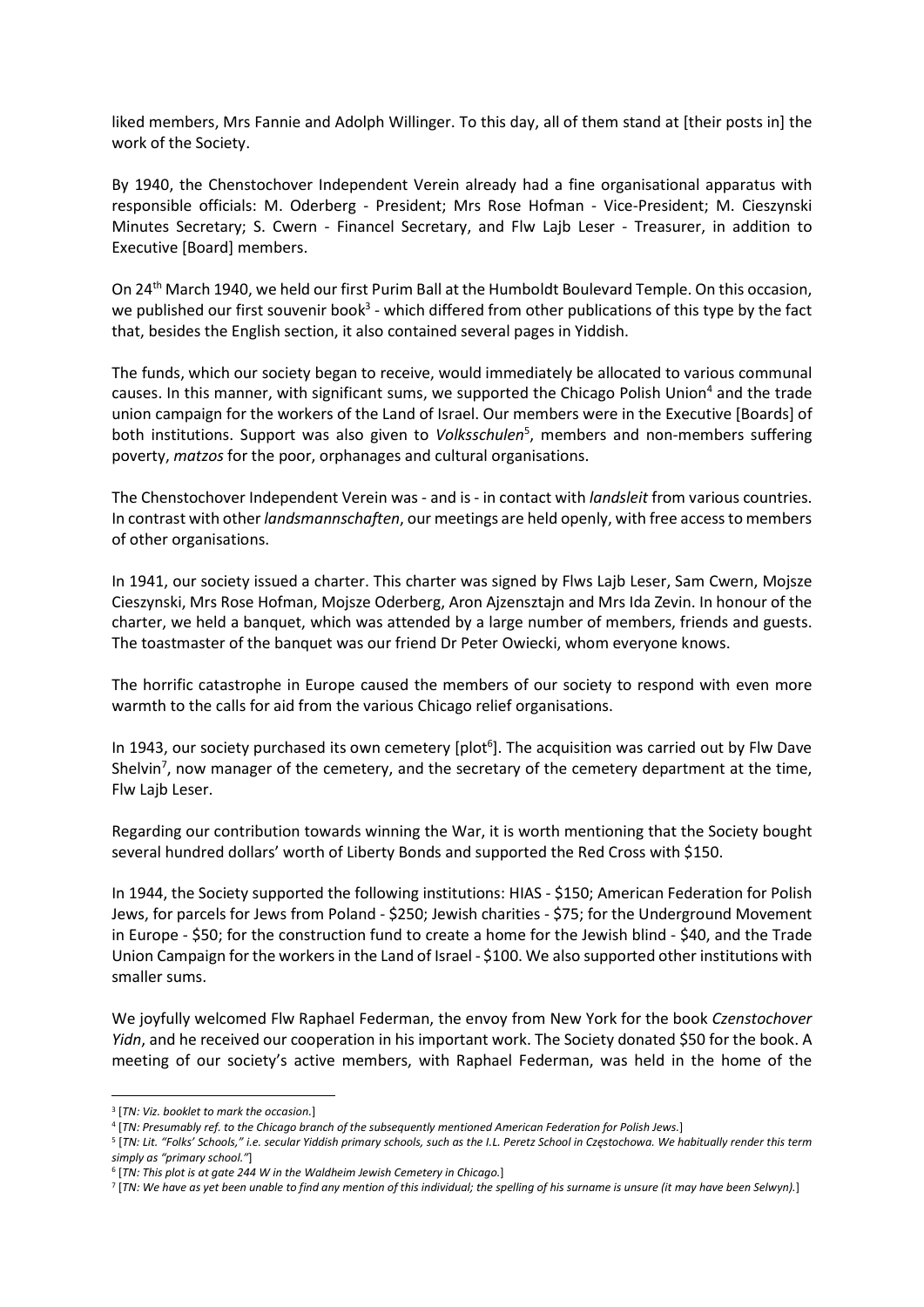landsleit Mr and Mrs Leser. At a laden table, in a festive atmosphere, Flw Raphael Federman told us about the book's purposes and tasks and also conveyed greetings of the New Yorkers and other landsleit. Through our small organisation, over \$200 were raised for the book. Before Flw Federman travelled away, a banquet was held in his honour. Flw Mojsze Oderberg was the Chairman at this evening. Among others, the Society's Secretary, Mojsze Cieszynski, bade the guest farewell.



A group of founders of the Chenstochover Independent Verein in Chicago Seated (R-L): Mojsze Oderberg (President), Chaja Zevin (Hospitality), Mojsze Cieszynski (Secretary); Standing (R-L): Gucia Cwern, Sam Cwern (Treasurer) and Adolph & Fannie Willinger

Among the founders of the Chenstochover Independent Verein in Chicago, the following individuals should [also] be mentioned: Bessie and Louis Leser, and Dave and Rose Hofman (she is the current Vice-President).

In 1944, once again, many new members joined, mostly thanks to the efforts of [our] fellows the Shelvins.

The Chenstochover Independent Verein's fifth banquet was held on 27th February 1944. To mark that occasion, the Society published a sixty-page printed souvenir book. Today, our Society numbers sixtyfive male members, together with their wives.

In the elections for officials, which were held in the Organisation at the end of 1945, this time the Chenstochover Independent Verein chose an almost overwhelming majority of Częstochowers: President - once again, Mojsze Oderberg; Treasurer - Sam Cwern; Vice-President - Rose Hofman; Minutes Secretary - Mojsze Cieszynski; Hospitality - Chaja Zevin; in the Executive [Board] - Adolph and Fannie Willinger; Finance Secretary - Ben Arkin and Cemetery Manager - Dave Shelvin.

With a particular closeness and familiarity, the newly-elected officials have begun to take on and carry out the different works - both communal and cultural – and, with special interest, pay attention to anything that has a connection to the old hometown of Częstochowa.

At the first conference of the United Czenstochover Relief. which was held in New York on 23rd June 1945, the Society was represented by the especially sent delegate, Mojsze Cieszynski.